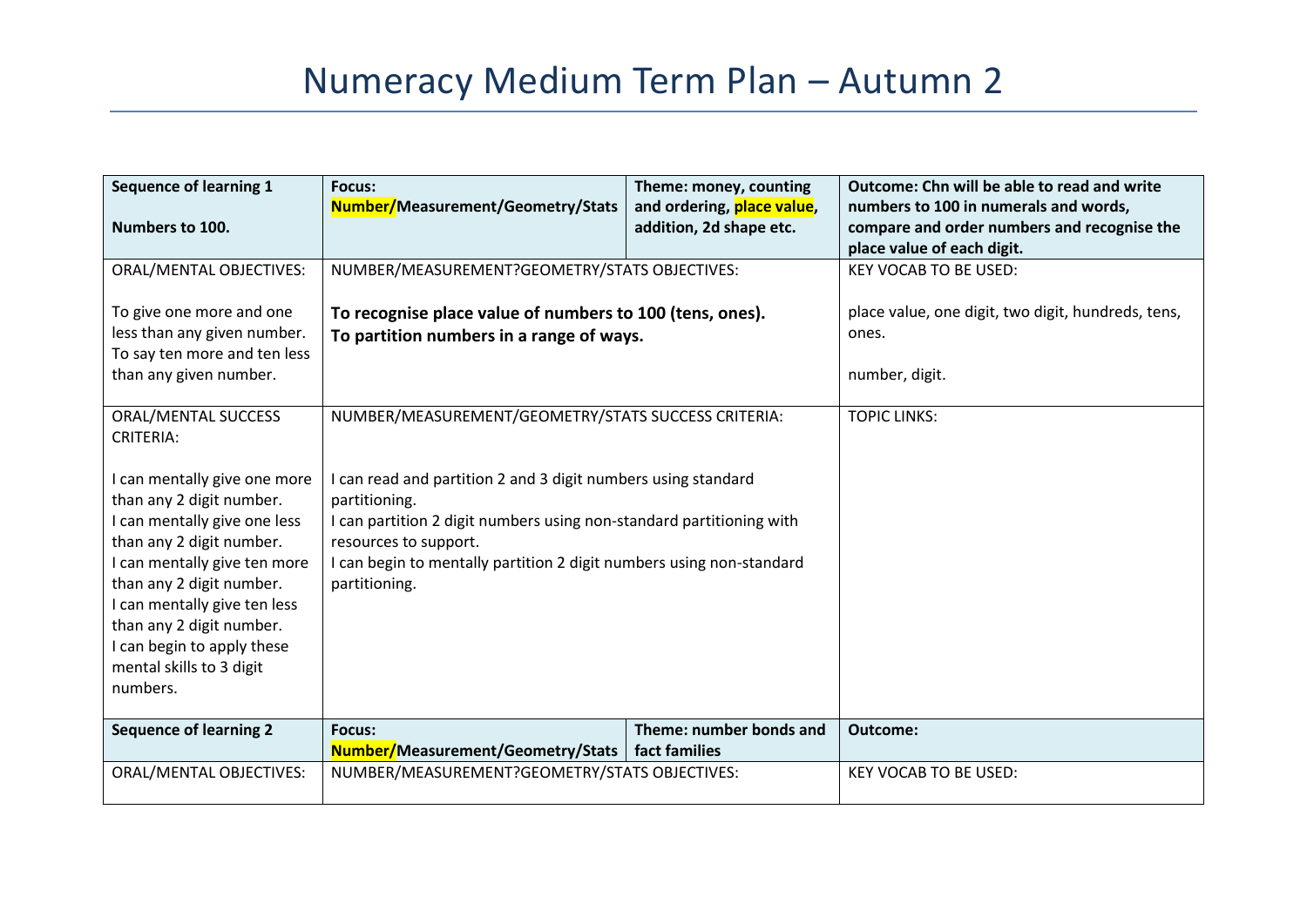| Recall all number bonds to<br>10 mentally.<br>Recap and recall number<br>bonds to 20 mentally.                                 | To recall and use addition and subtraction facts to 10 fluently.<br>To recall and use addition and subtraction facts to 20 fluently.<br>To explore bonds of numbers within 10 and 20.<br>To use number bonds knowledge to understand related facts to<br>100.                                             |                                                                                                 | number bond,                                                                                                                                                                                                                                                                                                                                                                                                                                                                                                    |
|--------------------------------------------------------------------------------------------------------------------------------|-----------------------------------------------------------------------------------------------------------------------------------------------------------------------------------------------------------------------------------------------------------------------------------------------------------|-------------------------------------------------------------------------------------------------|-----------------------------------------------------------------------------------------------------------------------------------------------------------------------------------------------------------------------------------------------------------------------------------------------------------------------------------------------------------------------------------------------------------------------------------------------------------------------------------------------------------------|
| <b>ORAL/MENTAL SUCCESS</b><br><b>CRITERIA:</b><br>I can say the number bonds<br>to 10.<br>I can say the number bonds<br>to 20. | NUMBER/MEASUREMENT/GEOMETRY/STATS SUCCESS CRITERIA:<br>I can mentally recall number bonds to 10.<br>I can mentally recall number bonds to 20.<br>I can mentally recall number bonds to 100.<br>I can explore number bonds within 10 (e.g. bonds of 7) to prepare for 2<br>digit addition and subtraction. |                                                                                                 | <b>TOPIC LINKS:</b>                                                                                                                                                                                                                                                                                                                                                                                                                                                                                             |
| <b>Sequence of learning 3</b>                                                                                                  | Focus:<br>Number/Measurement/Geometry/Stats                                                                                                                                                                                                                                                               | Theme: money, counting<br>and ordering, place value,<br>addition, subtraction, 2d<br>shape etc. | Outcome:<br>Chn will be able to solve add and subtract 2-digit<br>numbers and recall addition and subtraction<br>facts.<br>Chn will be able to solve addition and subtraction<br>problems within 100 using developing methods<br>(number lines, concrete objects such as diennes,<br>100 squares, mental methods).<br>Chn will be able to solve addition and subtraction<br>word problems, selecting resources for support<br>(number lines, concrete objects such as diennes,<br>100 squares, mental methods). |
| <b>ORAL/MENTAL OBJECTIVES:</b>                                                                                                 | NUMBER/MEASUREMENT/GEOMETRY/STATS OBJECTIVES:<br>To show addition is commutative (can be done in any order) but<br>subtraction cannot.<br>To add and subtract using pictorial representation and mentally                                                                                                 |                                                                                                 | <b>KEY VOCAB TO BE USED:</b><br>add, subtract, addition, subtraction, take away,<br>equal to, solve, equals, count on, count back,<br>difference, total, word problem, missing number<br>problem.                                                                                                                                                                                                                                                                                                               |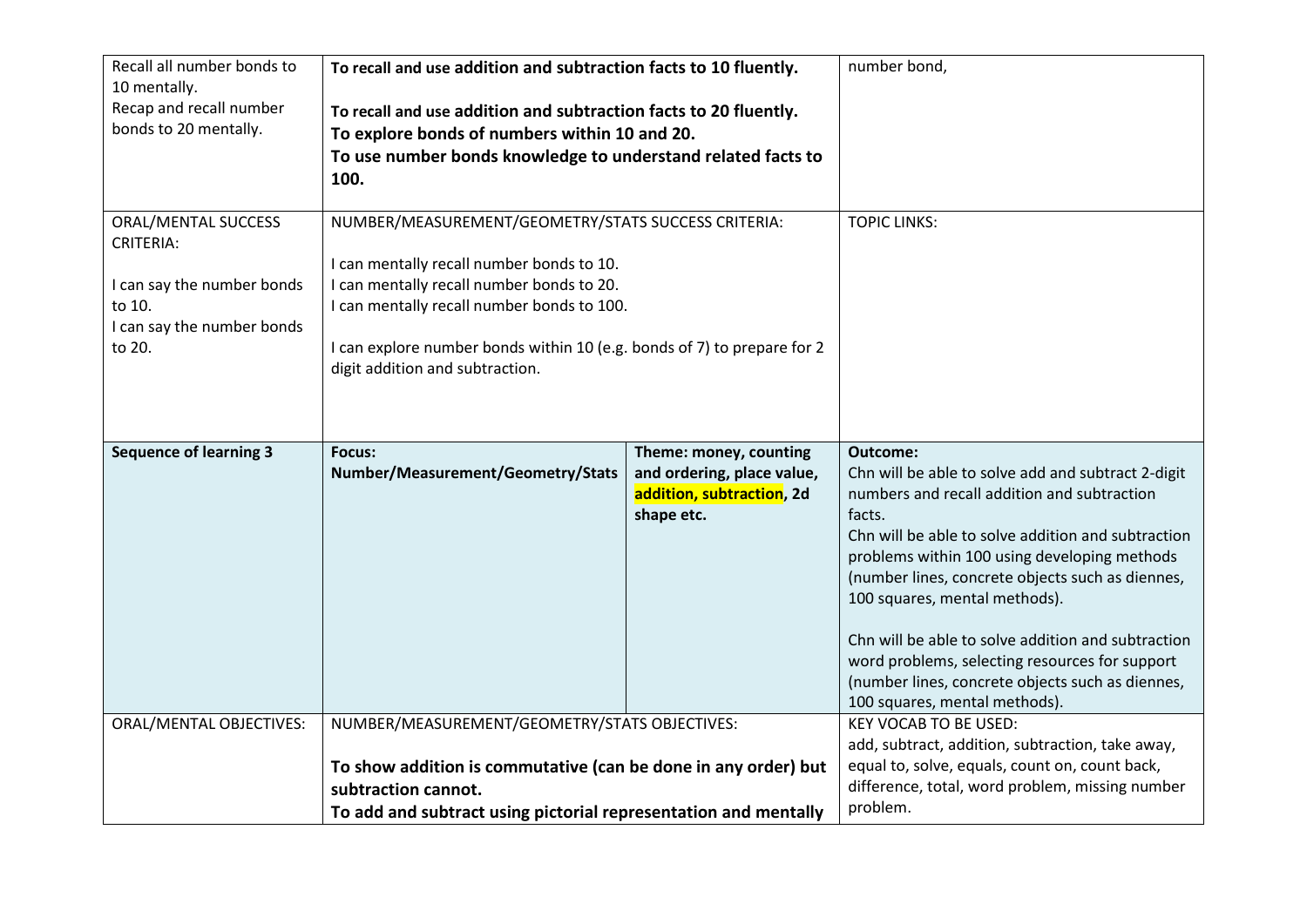|                                         | including:<br>a two-digit and single digit number.<br>a two-digit number and tens.<br>two two-digit numbers.<br>three one digit-numbers.                                                                                                                                                                                                                                                                                                                                                                                                                                   |                                                                                                                                                                                                                                                                                     |
|-----------------------------------------|----------------------------------------------------------------------------------------------------------------------------------------------------------------------------------------------------------------------------------------------------------------------------------------------------------------------------------------------------------------------------------------------------------------------------------------------------------------------------------------------------------------------------------------------------------------------------|-------------------------------------------------------------------------------------------------------------------------------------------------------------------------------------------------------------------------------------------------------------------------------------|
|                                         | To solve addition word problems.<br>To solve subtraction word problems.<br>To understand the inverse relationship between addition and<br>subtraction and use this knowledge to check calculations.<br>To use the knowledge of inverse to solve missing number<br>problems.                                                                                                                                                                                                                                                                                                |                                                                                                                                                                                                                                                                                     |
| ORAL/MENTAL SUCCESS<br><b>CRITERIA:</b> | NUMBER/MEASUREMENT/GEOMETRY/STATS SUCCESS CRITERIA:<br>I can add multiples of ten to any given 2 digit number.<br>I can subtract multiples of ten to any given 2 digit number.<br>I can use practical resources (base ten/place value counters) to add two<br>2-digit numbers.<br>I can use practical resources (base ten/place value counters) to subtract<br>two 2-digit numbers.<br>I can begin to record my additions and subtractions on an empty<br>number line.<br>I understand the commutative rule (addition can be done in any order<br>but subtraction cannot). | <b>TOPIC LINKS:</b><br>Word problems linked to Christmas presents -<br>giving and sharing out amongst children etc.<br>Modelling addition on IWB<br>https://www-<br>k6.thinkcentral.com/content/hsp/math/hspmath/na/gr3-<br>5/itools_intermediate_9780547274058_/basetenblocks.html |
|                                         | I can solve addition word problems.<br>I can solve subtraction word problems.<br>I understand what inverse means.<br>I can use my understanding of inverse to check calculations are correct.<br>I can use my understanding of inverse to solve missing number<br>problems.                                                                                                                                                                                                                                                                                                |                                                                                                                                                                                                                                                                                     |